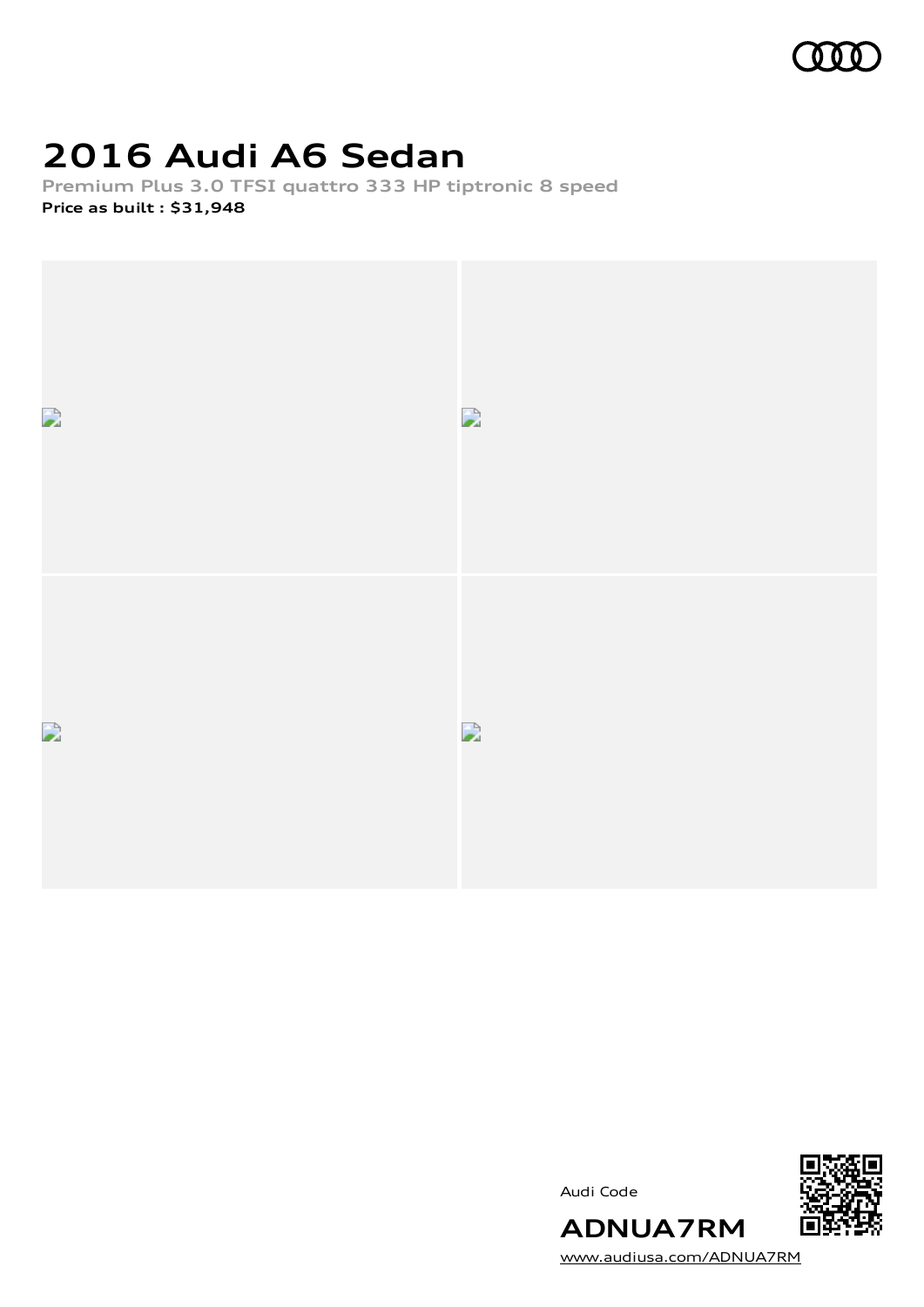## **Summary**

#### **Audi 2016 Audi A6 Sedan**

Premium Plus 3.0 TFSI quattro 333 HP tiptronic 8 speed

**Price as buil[t](#page-10-0)** \$31,948

#### **Exterior colour**

Aviator Blue metallic

## $\overline{\phantom{a}}$

#### **Further Information**

| Warranty        |              |
|-----------------|--------------|
|                 | N٥           |
| Mileage         | 39,917 miles |
| Type of vehicle | Used car     |

#### **Interior colour**

| Seats     | flint gray             |
|-----------|------------------------|
| Dashboard | granite gray-flintgray |
| Carpet    | granite gray           |
| Headliner | lunar silver           |

#### **Audi Code** ADNUA7RM

**Your configuration on www.audiusa.com** [www.audiusa.com/ADNUA7RM](https://www.audiusa.com/ADNUA7RM)

**Commission number** 213bc3460a0e09a84d8e

#### **Technical Specifications**

| Engine type                  | Six-cylinder                                  |
|------------------------------|-----------------------------------------------|
| stroke                       | Displacement/Bore and 2,995/84.5 x 89.0 cc/mm |
| Max. output                  | 245 (333)/5300-6500 HP                        |
| Torque                       | 325 @ 2,900 - 5,300 lb-ft@rpm                 |
| Top track speed              | 130 mph mph                                   |
| Acceleration (0 - 60<br>mph) | 5.1 sec. seconds                              |
| Recommended fuel             | Premium                                       |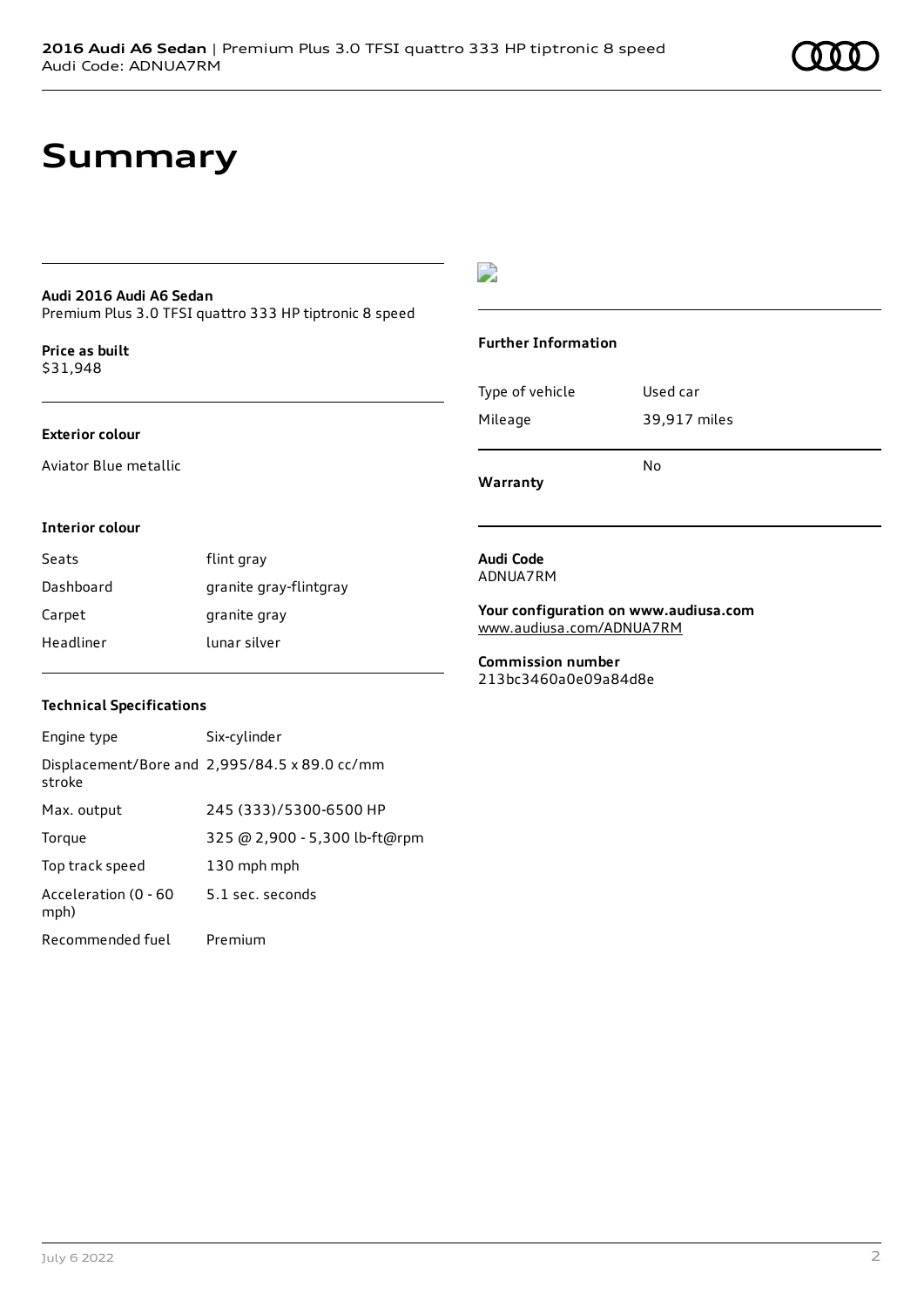## **Equipment**

Aviator Blue metallic

Sport suspension

Full LED headlights

19" 255/40 all-season tires

19" 5-double-spoke design wheels with 255/40 all-season tires

Cold Weather package

Aluminum door sill inlays with S line® emblem

Three-spoke heated multifunction steering wheel with shift paddles

Heated rear seats

BOSE Surround Sound System











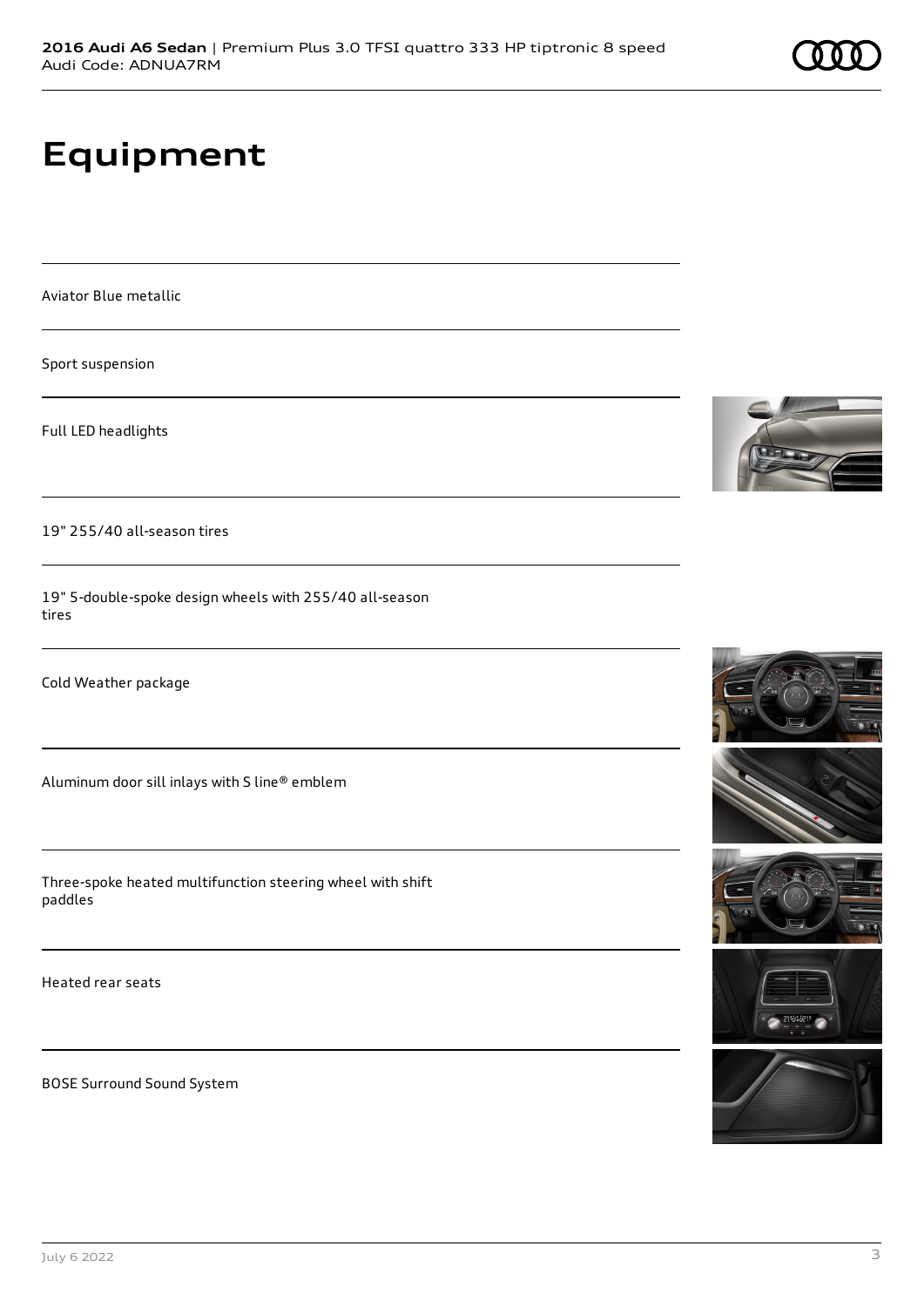## **Standard features**

## **Safety and Security**

| 4UH             | Driver and front-passenger advanced airbags<br>and knee airbags                   |
|-----------------|-----------------------------------------------------------------------------------|
| 1AS             | Electronic stabilisation program ESP                                              |
| UH1             | Electromechanical parking brake                                                   |
| 8T1             | Cruise control with coast, resume and<br>accelerate features                      |
| VC <sub>2</sub> | Garage door opener (HomeLink®)                                                    |
| 6Y2             | Top speed electronically limited to 155 mph                                       |
| QZ7             | Electromechanical power steering                                                  |
| 7K6             | Tire-pressure monitoring system                                                   |
| 4X3             | Head/thorax side airbags                                                          |
| 413             | Audi advanced key - keyless start, stop and<br>entry                              |
| 3B7             | ISOFIX child seat mounting and Top Tether<br>anchorage point for outer rear seats |
|                 |                                                                                   |

#### **Exterior**

| 0PO  | Dual exhaust outlets                                                               |
|------|------------------------------------------------------------------------------------|
| 6XI. | Power-folding, power-adjustable, auto-<br>dimming, heated side mirrors with memory |
| 151  | Tool kit in storage compartment in trunk                                           |
| 8Q3  | Automatic headlight leveling                                                       |
| 8SL  | LED taillights                                                                     |
| VW5  | Acoustic glass                                                                     |
| 47R  | High-gloss package                                                                 |

## **Interior**

## **Interior**

| 3FE             | Electric slide/tilt sunroof with sun<br>screen/sunblind                       |
|-----------------|-------------------------------------------------------------------------------|
| 6NJ             | Light cloth headliner                                                         |
| 9AK             | Automatic dual-zone climate control                                           |
| 4L6             | Auto-dimming interior rear view mirror                                        |
| QQ1             | Illumination for interior door handles, air<br>vent controls, front footwells |
| 2C              | Steering wheel with electric tilt and axial<br>adjustment                     |
| 6E3             | Front center armrest                                                          |
| 7F <sub>9</sub> | Leather gearshift knob                                                        |
| 4E2             | Electric tailgate/trunk lid release from inside                               |
| 3NZ             | Split folding 60/40 rear seat backs                                           |
| 7HA             | Cloth interior on doors                                                       |
| N1F             | Leather seating surfaces                                                      |
| 5MG             | Dark Brown Walnut Wood inlays                                                 |

### **Infotainment and Driver Assistance**

| $U$ ] $1$       | MMI touch®                                         |
|-----------------|----------------------------------------------------|
| 7X2             | Audi parking system with rear view camera          |
| 7W3             | Audi pre sense® rear                               |
| KA <sub>2</sub> | Rear view camera                                   |
| 908             | Color driver information system                    |
| 7UG             | MMI <sup>®</sup> navigation plus with Audi connect |
| I8H             | MMI® radio                                         |
| 7Y1             | Audi side assist                                   |
| QV3             | Sirius XM <sup>®</sup> Satellite Radio             |

## **(1/2)**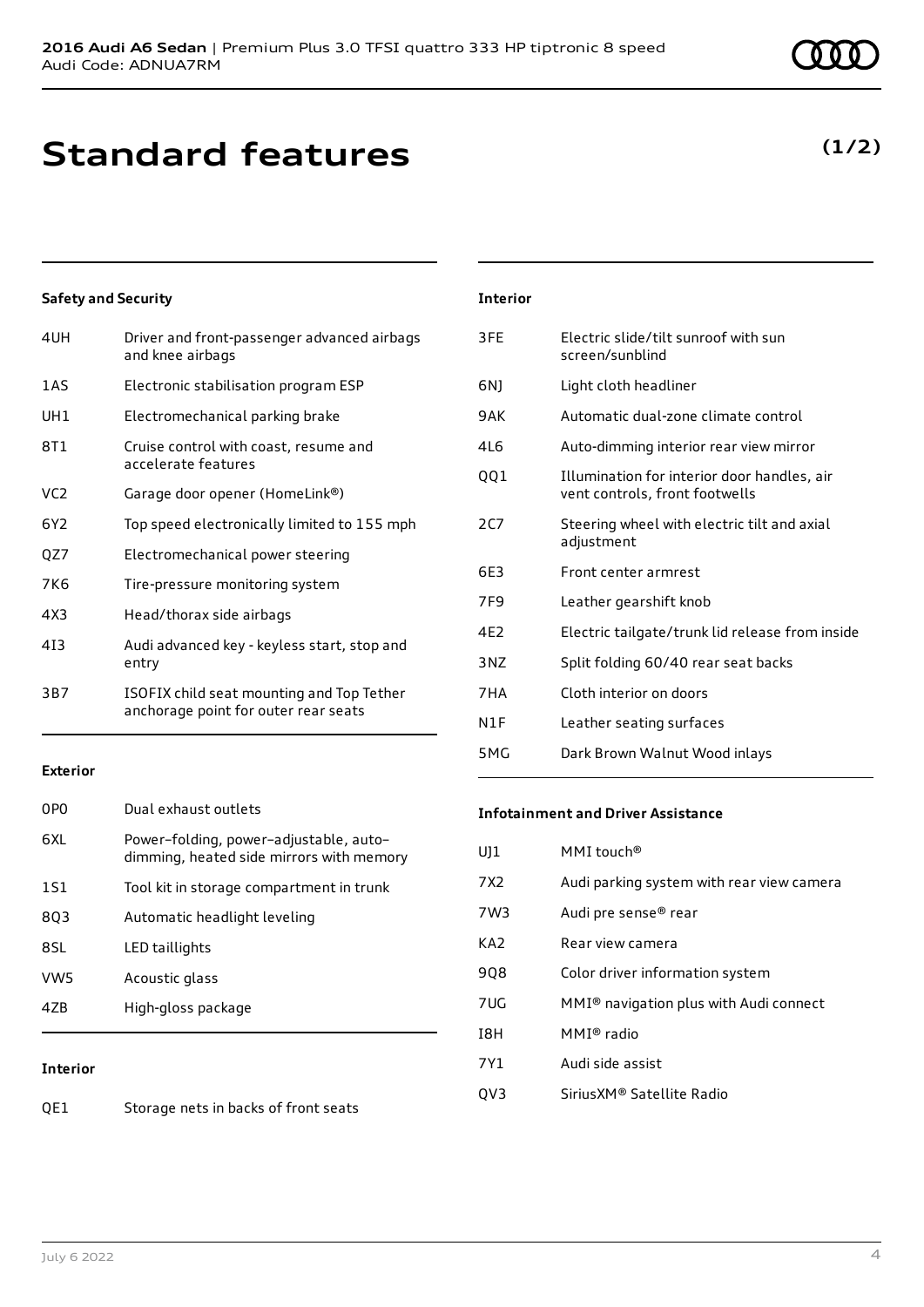

## **Standard features**

**Infotainment and Driver Assistance**

9ZK Audi connect

**(2/2)**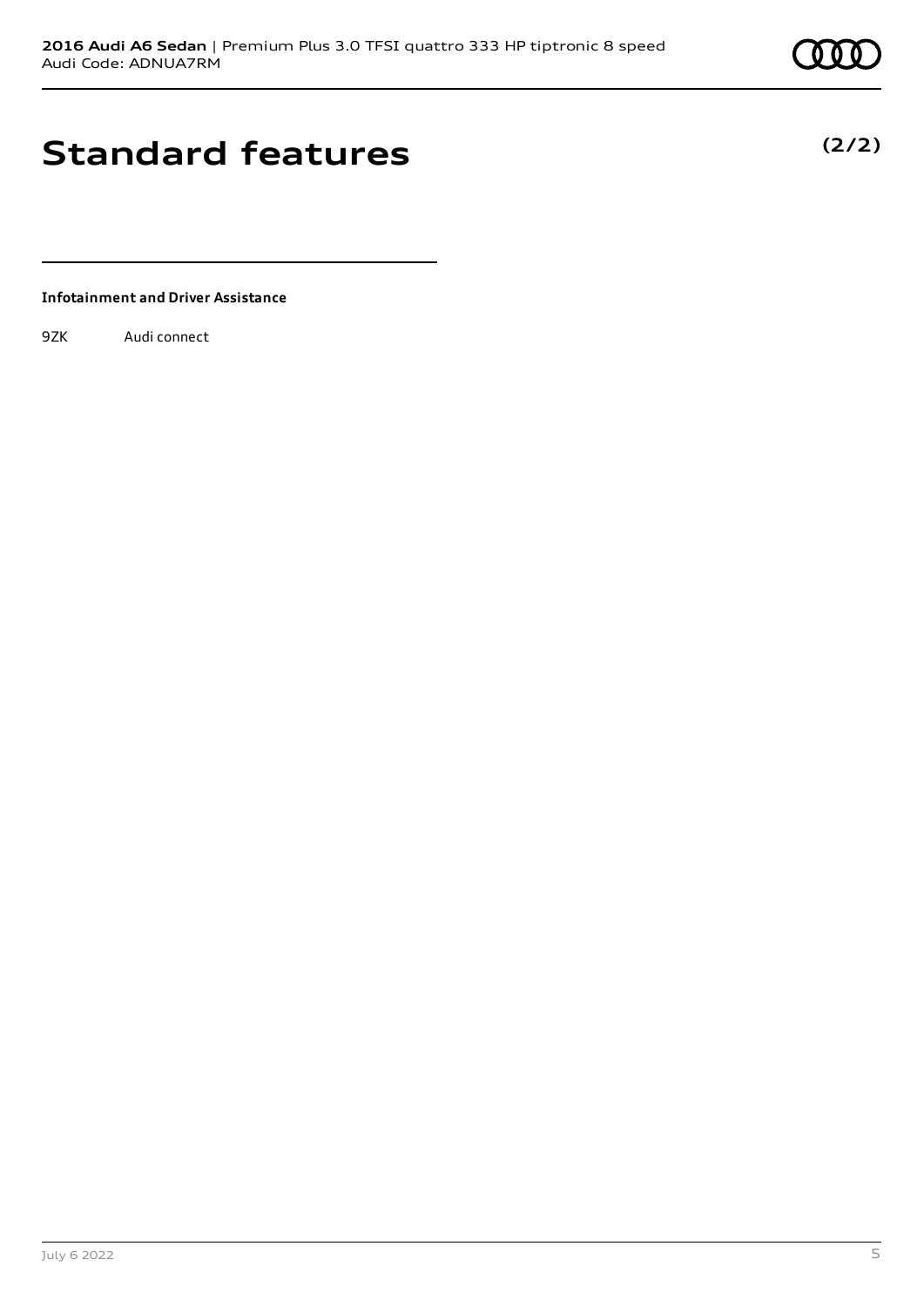## **Dealer remarks**

Priced below KBB Fair Purchase Price! Odometer is 29778 miles below market average! 20/29 City/Highway MPG 2016 Audi A6 3.0T Premium Plus quattro Certified. Alloy Wheels, Audio Package, Backup Camera, Bluetooth, Heat Package, Heated Seats, Navigation System, Power Mirror Package, Power Package, Premium Plus Package, Sunroof/Moonroof, A6 3.0T Premium Plus quattro, 3.0L V6 Turbocharged DOHC 24V LEV3-ULEV125 333hp, Flint Gray w/Leather Seating Surfaces, Audi Sound System, Navigation System, Radio: Audi MMI Navigation Plus w/MMI System.

Audi Details:

\* 300+ Point Inspection

\* Includes 24/7 Roadside Assistance emergency towing, collision, jump start, flat tire change, emergency fuel service, lock-out service, extrication service, Audi assist, CARFAX Vehicle History Report and SiriusXM satellite radio complimentary 90 day subscription. If Audi New Vehicle Limited Warranty (NVLW) coverage remains at time of CPO purchase, CPO Limited Warranty Coverage commences upon expiration of NVLW and continues until 5 years from vehicle's original in-service date with no mileage limitation. If NVLW coverage has expired at time of CPO purchase, CPO Limited Warranty coverage commences at time of purchase and continues for 12 months with no mileage limitation. Limited warranty is transferable between private parties.

- \* Warranty Deductible: \$0
- \* Roadside Assistance
- \* Transferable Warranty
- \* Vehicle History

\* Limited Warranty: 12 Month/Unlimited Mile beginning after new car warranty expires or from certified purchase date

This vehicle comes with a 12 month/12,000 Mile Limited Powertrain Warranty!!!

Awards:

\* JD Power Automotive Performance, Execution and Layout (APEAL) Study

Why pay more than current market value? Here at Duncan Acura/Audi, we believe in market based-pricing on all of our vehicles, where you get the best deal up front!!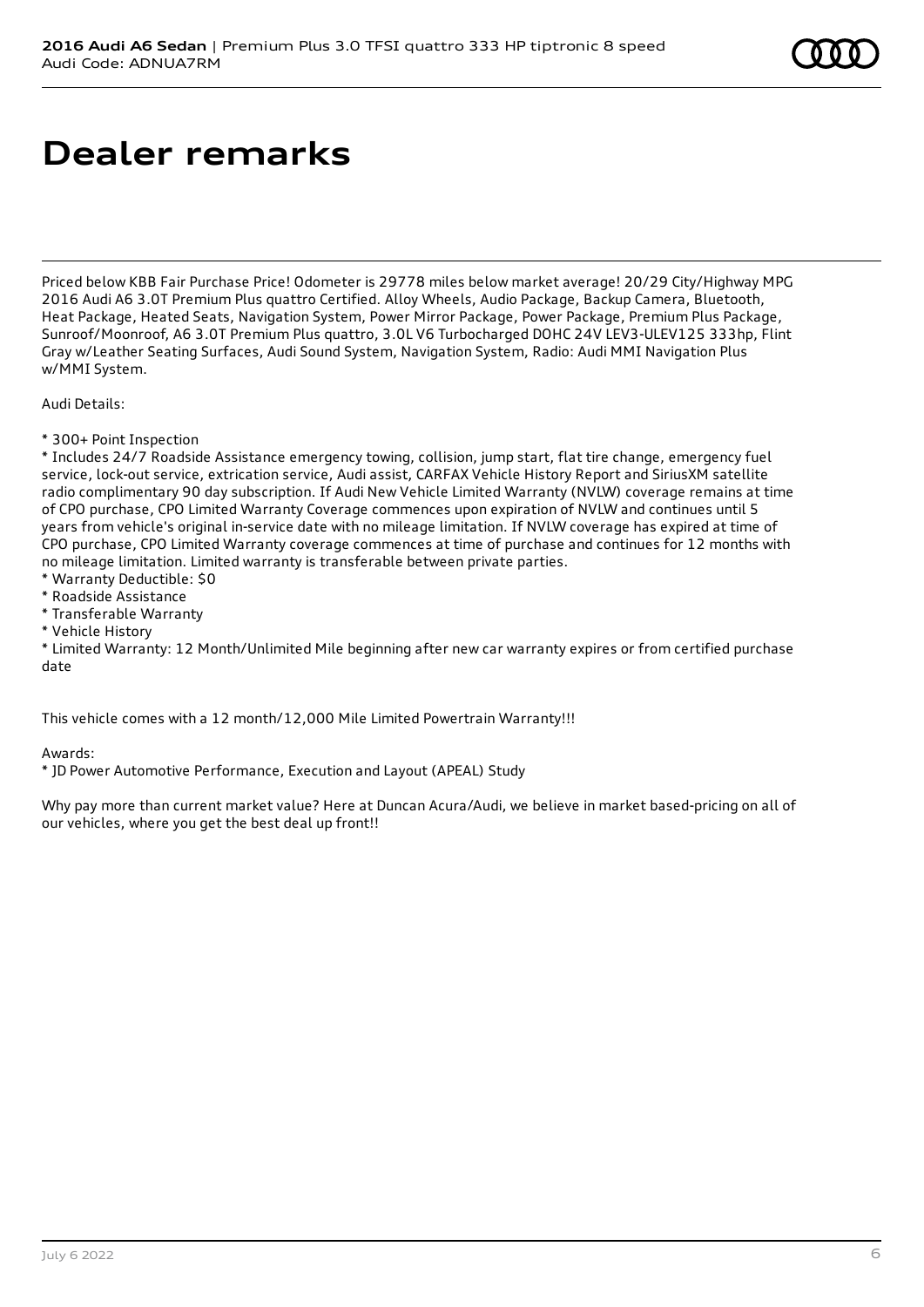## **Technical Specifications**

5.1 sec. seconds

Max. output 245 (333)/5300-6500 HP

**Engineering | Performance**

Acceleration (0 - 60

mph)

Engine type Six-cylinder

**(1/2)**

Gear ratios: Reverse 3.317 Gear ratios: Final Drive 2.848 Gear ratios: 4th 1.667

Gear ratios: 5th 1.285 Gear ratios: 2nd 3.143 Gear ratios: 3rd 2.106 Gear ratios: 1st 4.714

Transmission Eight-speed Tiptronic® automatic

wheel drive

transmission with quattro® all-

| Engine block                                            | Aluminum-alloy                              | Steering ratio    | 16.1:1            |
|---------------------------------------------------------|---------------------------------------------|-------------------|-------------------|
| Induction/fuel injection Supercharged/TFSI®             |                                             |                   |                   |
| Cylinder head                                           | Aluminum-alloy                              | <b>Suspension</b> |                   |
|                                                         | Max. output ps/hp 333 @ 5,500 - 6,500 @ rpm | Front axle        | Five-lin          |
| Displacement/Bore and 2,995/84.5 x 89.0 cc/mm<br>stroke |                                             | Rear axle         | Trapez            |
| Top track speed                                         | 130 mph mph                                 |                   |                   |
| 325 @ 2,900 - 5,300 lb-ft@rpm<br>Torque                 |                                             | <b>Brakes</b>     |                   |
| Valvetrain                                              | 24-valve DOHC with variable valve           | Front brakes      | 14.0 <sub>0</sub> |
| timing                                                  |                                             | Rear brakes       | 13.0(             |
| Transmission   Drivetrain                               |                                             | <b>Body</b>       |                   |
| Gear ratios: 8th                                        | 0.667                                       | Material          | ultra®            |
| Gear ratios: 6th                                        | 1.000                                       |                   | alumin            |
| Gear ratios: 7th                                        | 0.839                                       |                   | a steel           |
|                                                         |                                             |                   |                   |

# ve-link front suspension apezoidal-link rear suspension 4.0 (ventilated disc) in 3.0 (ventilated disc) in tra<sup>®</sup> lightweight technology – uminum exterior body panels and steel chassis

Steering type Electromechanical power steering system

### **Warranty | Maintenance**

**Steering**

to-curb

Turning diameter, curb-39.0 ft

| Warranty    | 4-year/50,000-mile new vehicle<br>limited warranty                                       |
|-------------|------------------------------------------------------------------------------------------|
| Maintenance | 12-month/5,000-mile (whichever<br>occurs first) NO CHARGE first<br>scheduled maintenance |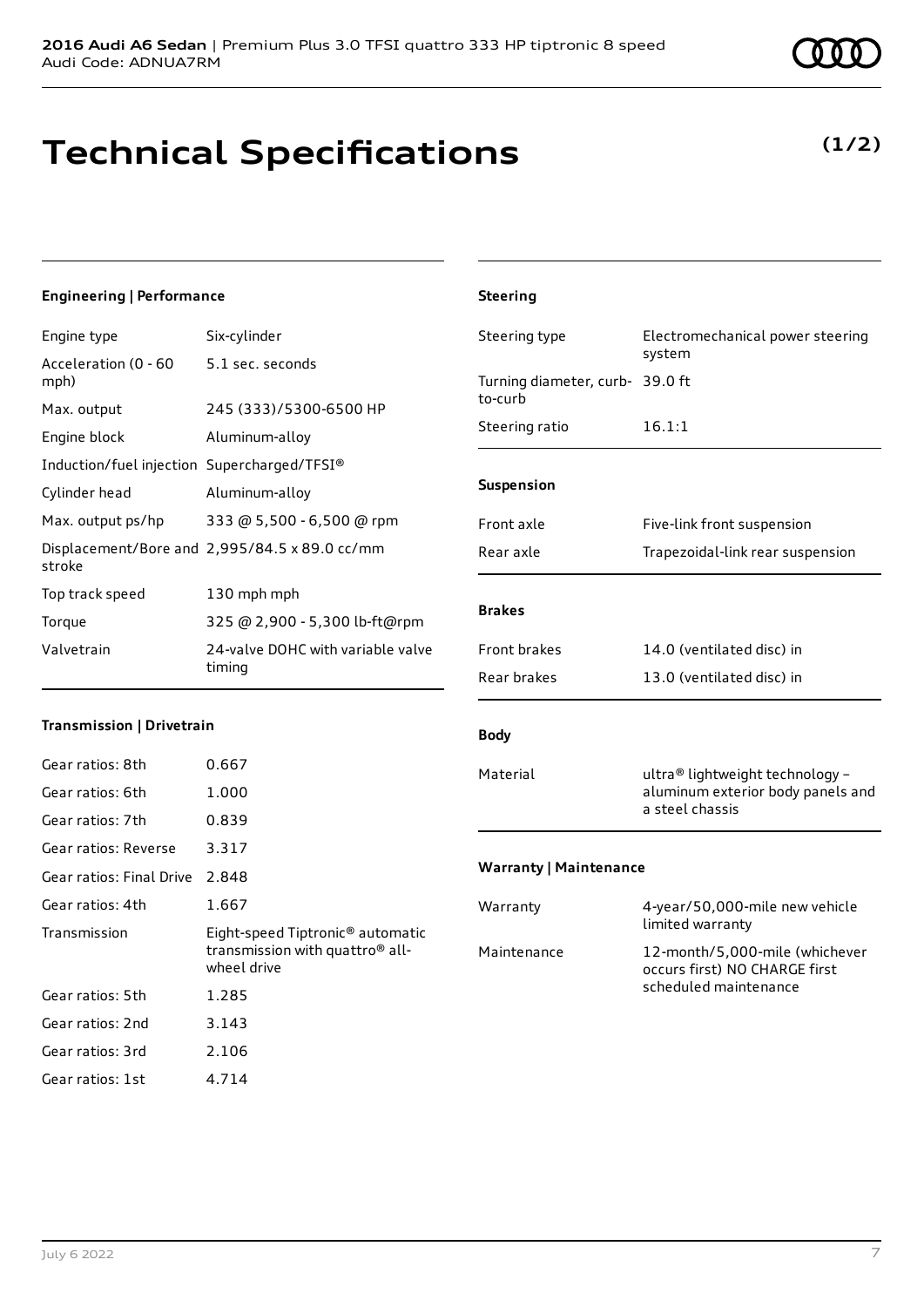## **Technical Specifications**

#### **Exterior Measurements**

| Height                           | 57.8 in   |
|----------------------------------|-----------|
| Overall width without<br>mirrors | 73.8 in   |
| Length                           | 194.2 in  |
| Wheelbase                        | 114.6 in  |
| Drag coefficient                 | N/A Cw    |
| Overall width with<br>mirrors    | $82.1$ in |
| Track rear                       | 63.7 in   |
| <b>Track front</b>               | 64.1 in   |
| Curb weight                      | 4,178 lb  |

#### **Interior measurements**

| Seating capacity                          | 5                 |
|-------------------------------------------|-------------------|
| Shoulder room, rear                       | 56.3 in           |
| Leg room, rear                            | 37.4 in           |
| Shoulder room, front                      | 57.5 in           |
| Head room, rear                           | 37.8 in           |
| Leg room, front                           | 41.3 in           |
| Head room, front                          | 37.2 in           |
| Cargo volume, rear<br>seatbacks up/folded | 14.1 cu ft, cu ft |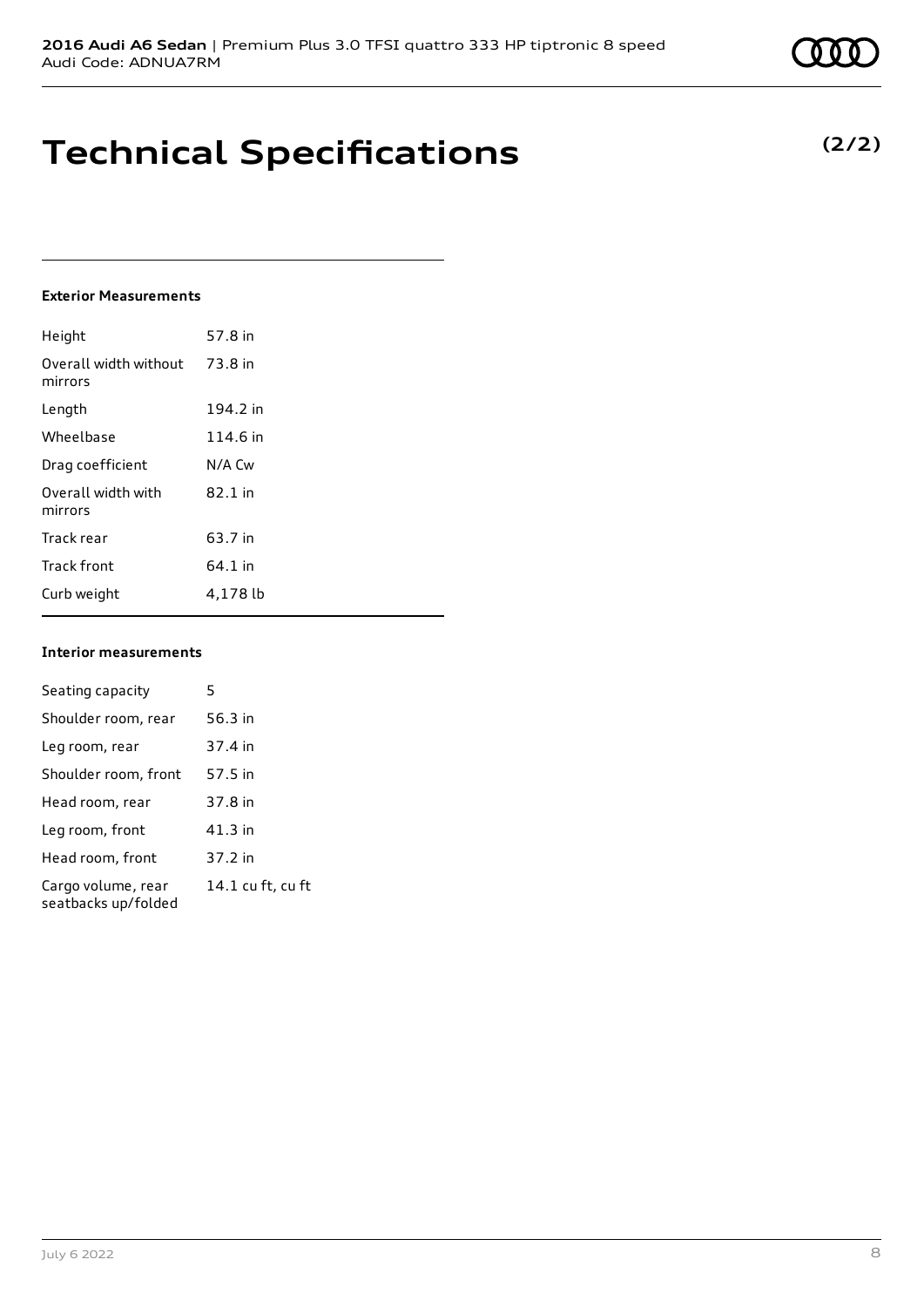## **Consumption- and emission**

### **Consumption by NEDC**

| urban       | 20 mpg |
|-------------|--------|
| extra-urban | 30 mpg |
| combined    | 24 mpg |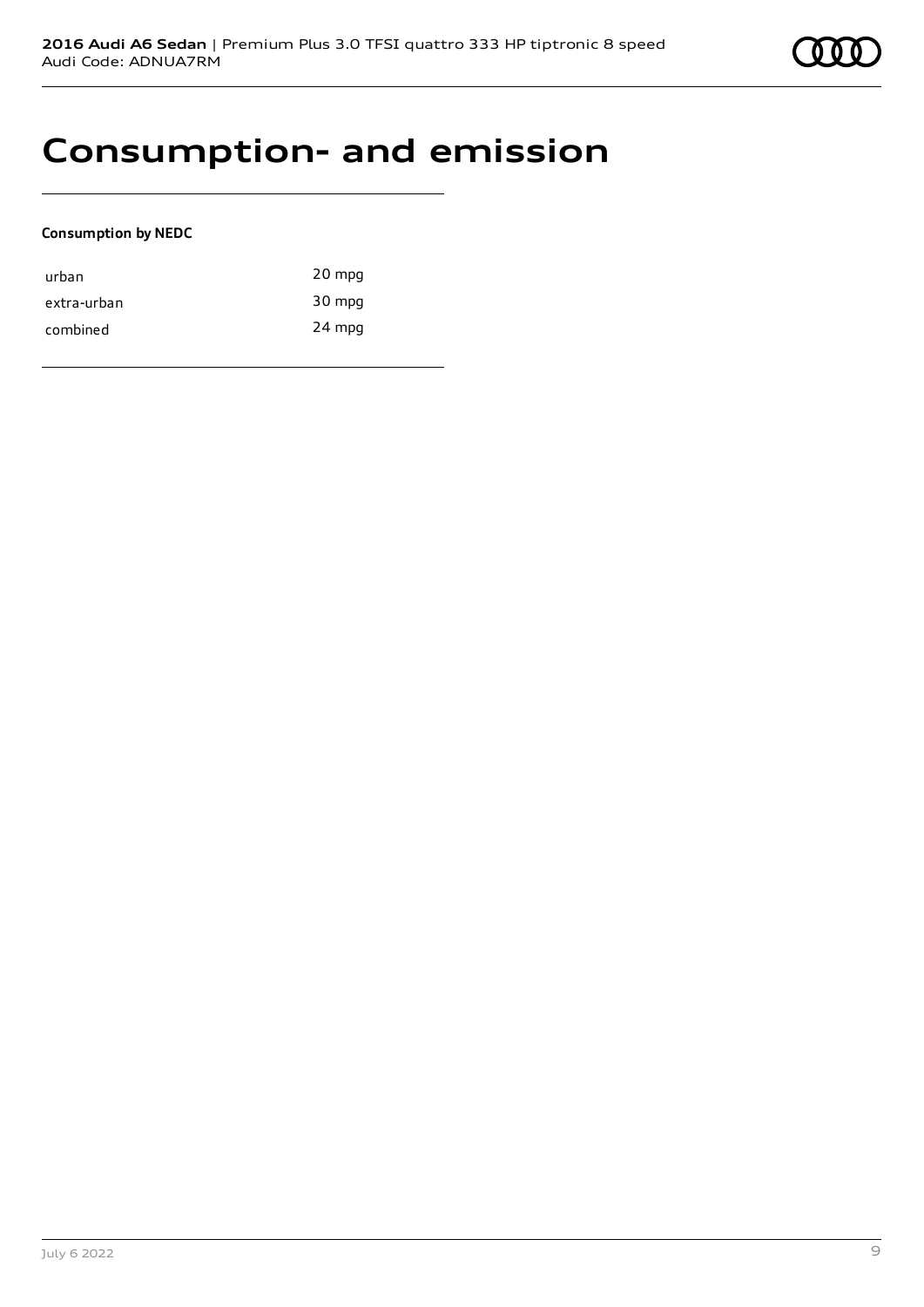

## **Contact**

Dealer **Audi Roanoke**

2006 Peters Creek Rd. 24017 Roanoke VA

Phone: +15405620088 FAX: 5405621955

www: [https://www.audiroanoke.com](https://www.audiroanoke.com/)